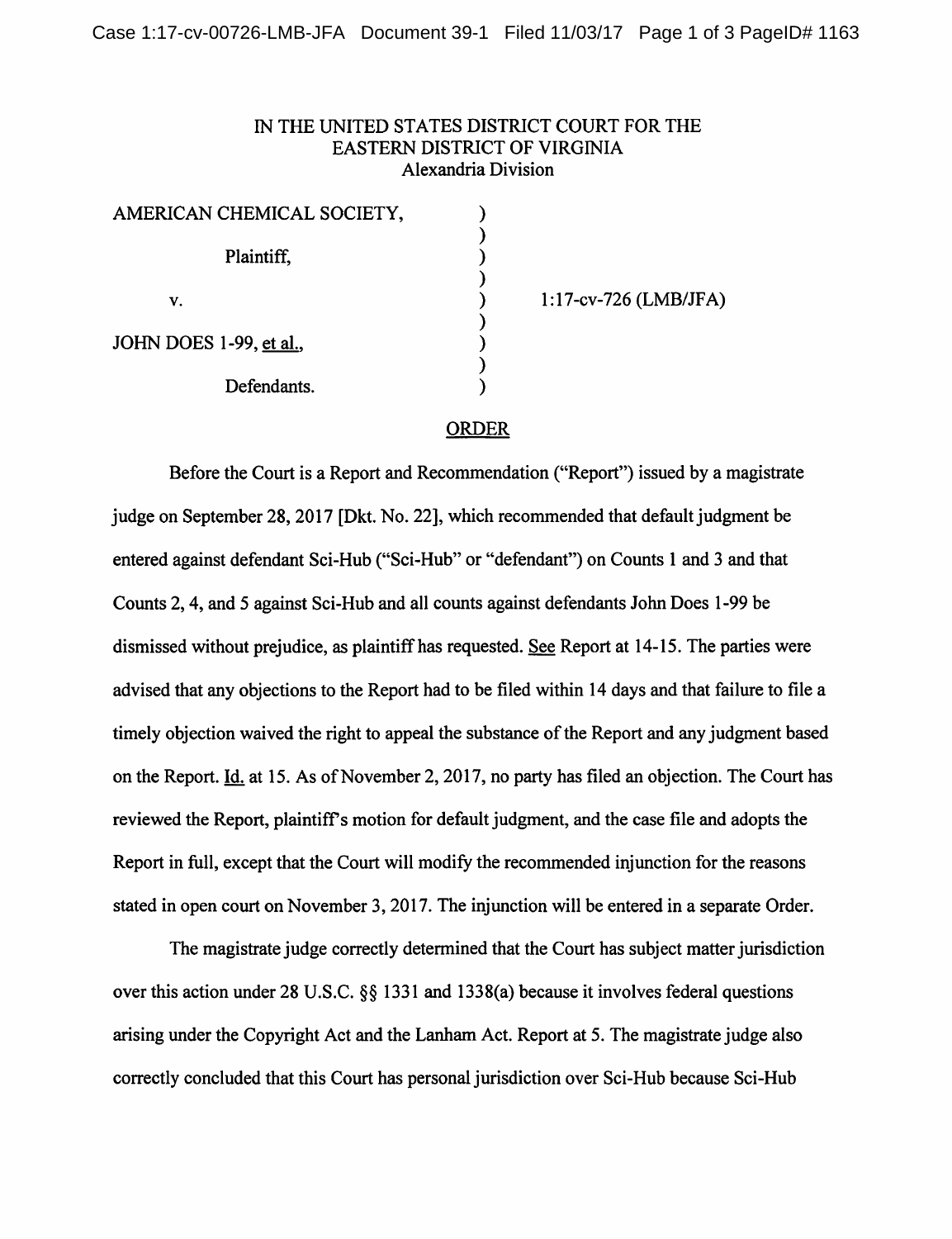"gained unauthorized access to ACS's website maintained in this District and distributed ACS's intellectual property" through websites "operated on a domain name maintained in this District." Id. Moreover, the magistrate judge correctly concluded that venue is appropriate in this district under 28 U.S.C. § 1391 because a substantial portion of the activity described in the Complaint has taken place in this district. Id. Finally, the magistrate judge has correctly concluded that plaintiff properly served Sci-Hub by publishing a notice of the action, emailing notice to various accounts associated with Sci-Hub, and filing an affidavit for service of process on the Secretary of the Commonwealth of Virginia. Id. at 6. Moreover, Sci-Hub has apparently tweeted about this civil action, indicating that it has received actual notice of the litigation. Id.

The Court finds that the magistrate judge correctly determined that plaintiff has pleaded the requirements for obtaining relief under the Copyright Act and the Lanham Act. Specifically, plaintiff has adequately pleaded that it owns the copyrights in a variety of scientific publications, that Sci-Hub has copied elements—and, in many cases, the entirety of—those works, and that Sci-Hub has distributed those works by allowing individuals to download the works from its website, all in violation of the Copyright Act. Report at 7-8. Moreover, the magistrate judge rightly found plaintiff has adequately pleaded that it has registered the titles of its publications as trademarks with the U.S. Patent and Trademark Office, that defendant has willfully produced counterfeit versions of plaintiffs marks, that defendant's use of these marks occurred in connection with the distribution of goods, and that defendant's use of the marks is likely to confuse consumers, all in violation of the Lanham Act. Id. at 8-10. Accordingly, the magistrate judge correctly determined that plaintiff is entitled to relief under the Copyright Act and the Lanham Act. In addition, the magistrate judge correctly found that plaintiff is entitled to both statutory damages and injunctive relief, but, for the reasons stated in open court on November 3,

2